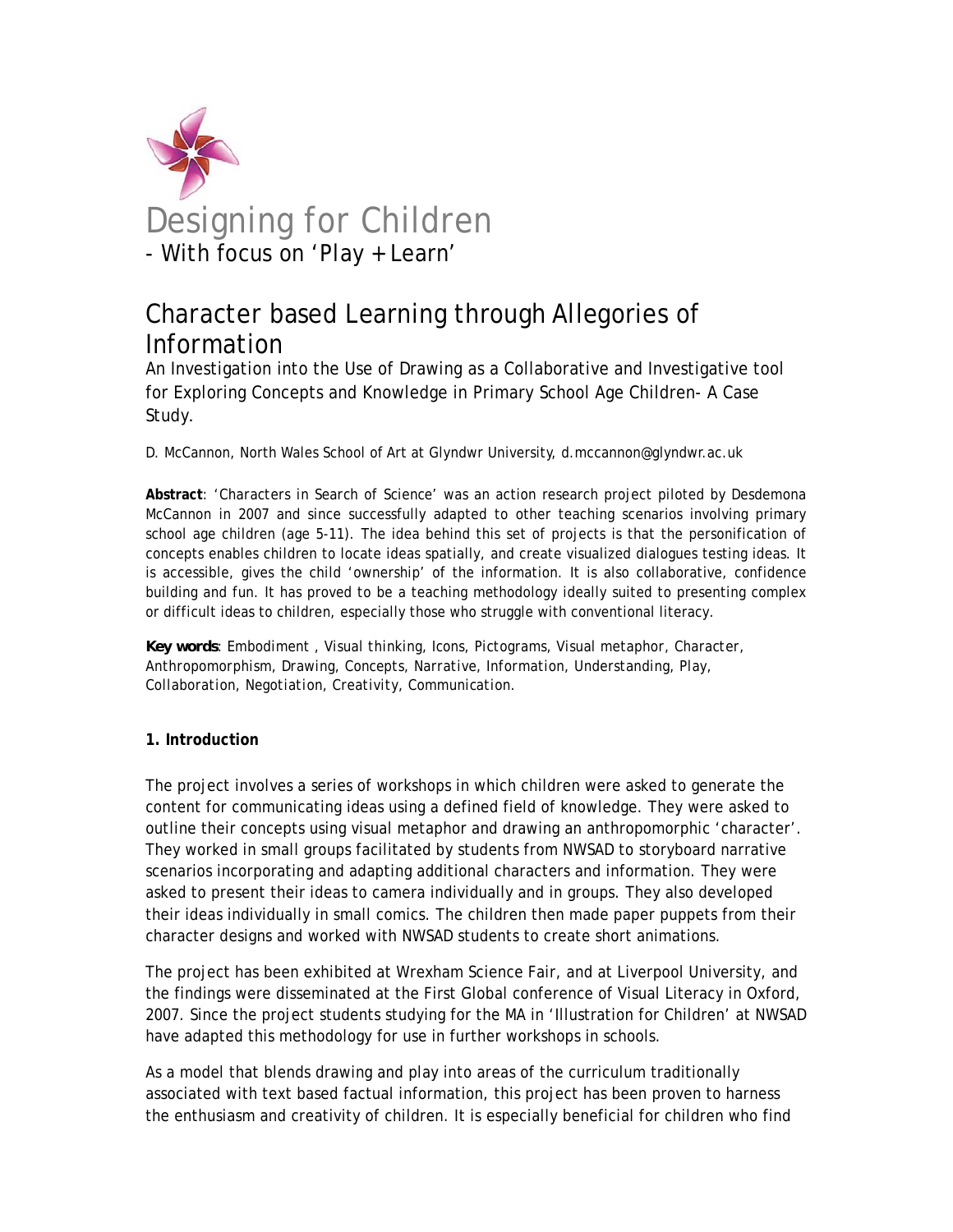writing and reading difficult, either because they dyslexic, or because English is not their first language.

Children collaborated on the stories, adapted and drew each other's characters and also 'acted out' the information in the playground, imaginatively embodying and testing their powers. The project demonstrated the ease with which children could translate concepts and information into metaphor, adapting concrete objects into symbols and icons, and confidently transmitting these in drawings and verbal explanations. Writing was seen as a way of augmenting the image, rather than the traditional view of imagery 'illustrating' a text.

In my paper I will argue for the importance of raising the status of drawing in schools as a powerful alternative to text in helping children interpret and understand abstract or 'difficult' concepts. At present drawing in primary schools is often seen as an observational or craft based set of skills, rather than a problem solving dynamic learning tool. It will present the case for visual literacy as a core skill for the education of the global citizens of the future.

# **2. Allegories of Information**

# **2.1 Drawing and Writing**

Illustrators are often required to find appropriate visual metaphors to elucidate a piece of text, and tend to think of concepts in terms of other things. Quentin Blake writes that looking at John Vernon Lord's sketchbook doodles is like' a sort of private visit to an alchemical workshop where base metal gets transmuted into visual commentary and metaphor.<sup>'1</sup> This scientific analogy is something I will return to later, as drawing as 'mental chemistry' has useful connotations for the type of study I am going to describe.



This is an image drawn by a five year old that embodies a number of problems I would like to put forward for discussion through this paper. The first is the idea that the goal of drawing and children's drawing in particular is not always to represent the outside world, but is an expressive, evolving visual language through which meaning is created about the drawer's relationship to the outside world.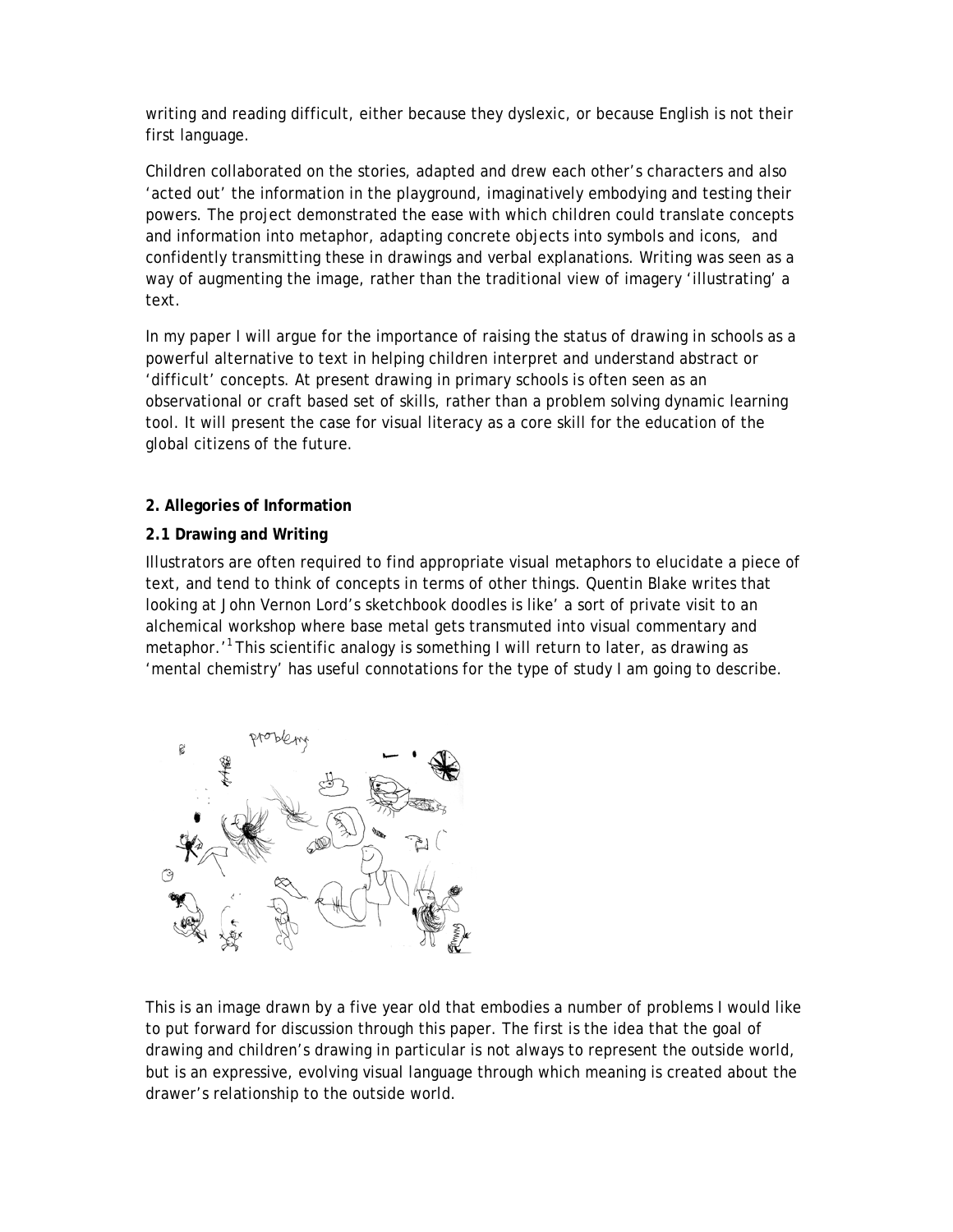In trying to map what I know empirically about the activity of drawing, from my own practice and observing children, onto prevalent rhetoric and discourses in the fields of cognitive science and theories of creativity within education I have become aware that the vocabularies that these tend to employ are not fully describing the nexus of motor and cognitive skills at play during the creation of a drawing. Drawing is not an isolated skill, drawing as it does from the various conditionings, skills and inherent abilities of the drawer. There is a synthesis of various 'states of mind' during the act of drawing, whether these are described as 'multiple intelligences' or 'key skills', Drawing is not simply a way of describing an idea but an enactment of it, engaging the creator in an emotional and physical activity as well as cognitive problem solving.

> …If children are not drawing the shapes of the object as perceived from a fixed standpoint as some kind of 'picture' of the object, then what are they trying to draw? The answer seems to be that children are recording the event of their own processes of perception and thinking about the object in relation to the medium…drawing their own process of attention.*<sup>2</sup>*

Children's drawings are psycho-dramas in which the creative act of conjuring up symbolic narratives allows them to mentally 'act out' the anxiety that they are trying to express.

The second related theme of this paper is that the 'symbolic substitution' inherent in the way children play and create meanings from external objects, whether these are toys or culturally received signs and symbols is a key part of how they construct their identity. Within the field of 'imaginative' drawing personifying concepts allows an idea to be expressed in narrative form, as an allegory. Allegory as a narrative form enables concepts to exist within a symbolic landscape or 'thematic field' and interact in the context of the narrative through various dialogues with each other.

 This is interesting to me in educational terms because it allows unfamiliar or 'difficult' concepts to be presented in a form that is universally known- the human body, however disguised a form this takes. It creates a forum with the capacity to generate suppositions and test them. By visualizing concepts in this way the whole premise, the scaffold of the 'story' can be held in the mind, and aspects of the discourse played out. It calls to mind the classical rhetorical technique of 'memory houses' which encouraged the use of metonymic and symbolic substitutions within a spatial metaphor such as a journey or a house as an aid to remembering sequences of an argument.

## **2.2 Character Design**

If, as Winnicott asserts, the precursor of the mirror is the mother's face, our sense of our identity is deeply rooted in how we understand and read faces, our own and others. A face is the text we are most attuned to reading, and the grammar and vocabulary of emotion as expressed by a face are the child's first experience of the relationship between a signifier and its meaning. Babies only a few hours old gaze at patterns that resemble the human face in preference to others.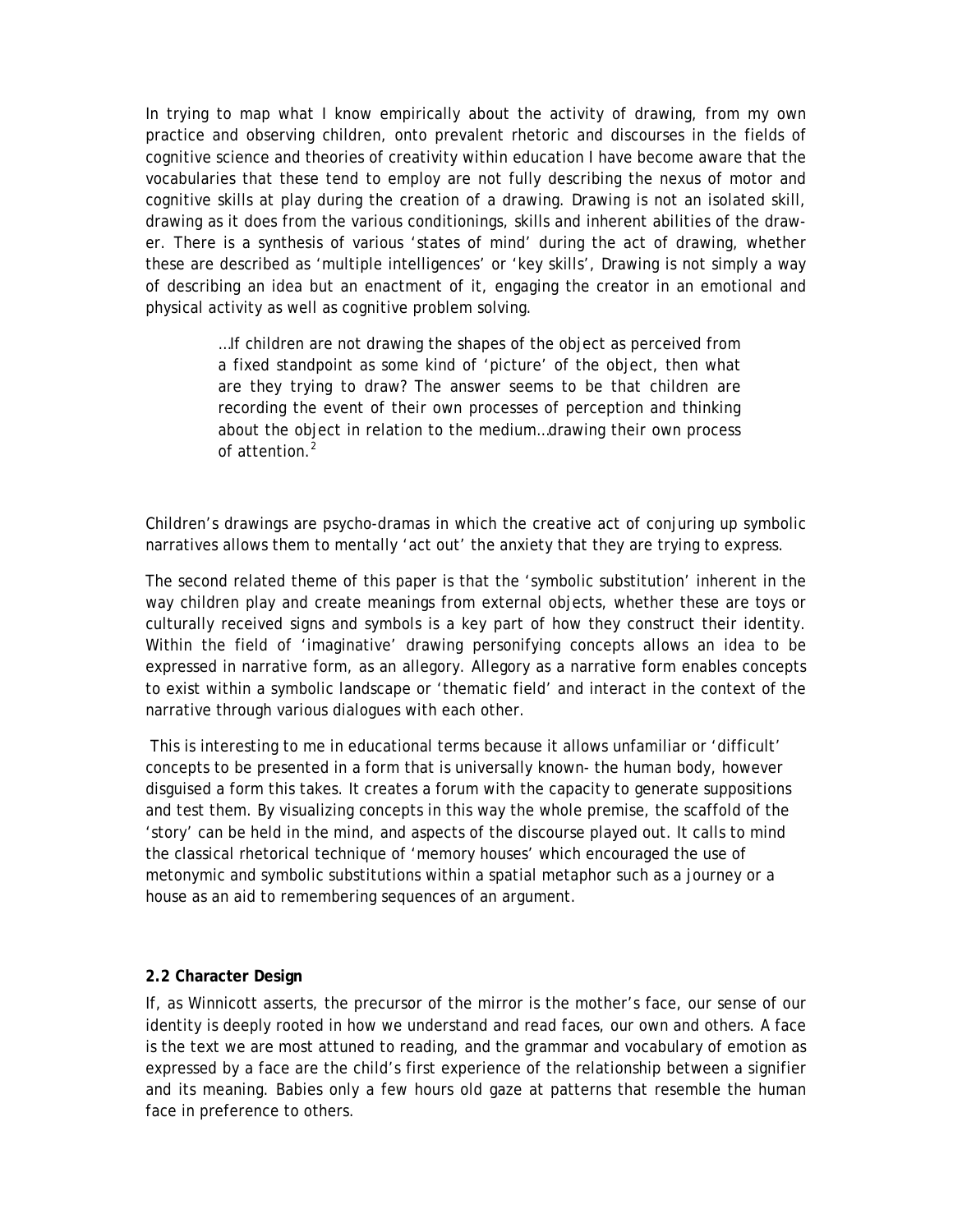To put a face on something, in terms of graphical communication is to instantly make it interesting and memorable, hard-wired as we are to remember faces and fine tune the differences in the iconic configuration of eyes nose and mouth. Many contemporary artists working in the commercial field of illustration have become interested in the idea of 'character design' - more akin to logo design in the way they embody brand values, but with an emotional tug - catching the consumer's gaze. They perform the function of 'transitional objects', in Winnicotts phrase, and are invested with emotional qualities, have symbolic currency.

Character design is a contemporary graphical language. It functions as a thesaurus for the transmission of meaning beyond alphabetical syntax. Similar to the logic of the logo, character design operates through abstraction, metaphoric density and a play with visiotypes. $3$ 

This posits the idea that drawing and writing may not be distinct from one another inherent in the term 'logo' is the assumption that a word can be a picture. The first writing was and is drawing, pictograms and hieroglyphs. Before children can read they understand that typography can be expressive, and through drawing letterforms words themselves can become personified, dramatized as agents of meaning as well as contextual signifiers.

 $R$  uby

Writing and drawing, like speech and drawing are linked in the mind, and can be employed and read simultaneously, in a way that both enhances and interrogates the modality of each. Kanji is an example of this fusion - the concept and visual essence of an elephant graphically represented by a trunk and four legs, the compound of the character becomes visual shorthand, an icon and a word.

#### **2.3 Characters in Search of Science**

This was a pilot project undertaken in March 2007 to look at ways in which drawing could be used to creatively reinterpret factual content of the school curriculum. The focus was on children's visual literacy and creative thinking. In consultation with the art liaison teacher, it was decided that we would work with Key Stage 1, Year 2 children (age 6 and 7) and the science curriculum was identified as the area that we would take the information from. The children had been exploring the 'properties of materials' in the first half of the spring term, and already had a basis of knowledge to work from.

During the first session the children brainstormed ideas around adjectives such as 'waterproof', 'flexible', often responding anecdotally or with concrete items. They were then asked to act out the words. The children were then introduced the idea of an icon, and designed their own for these concepts. Again they were mainly couched in concrete,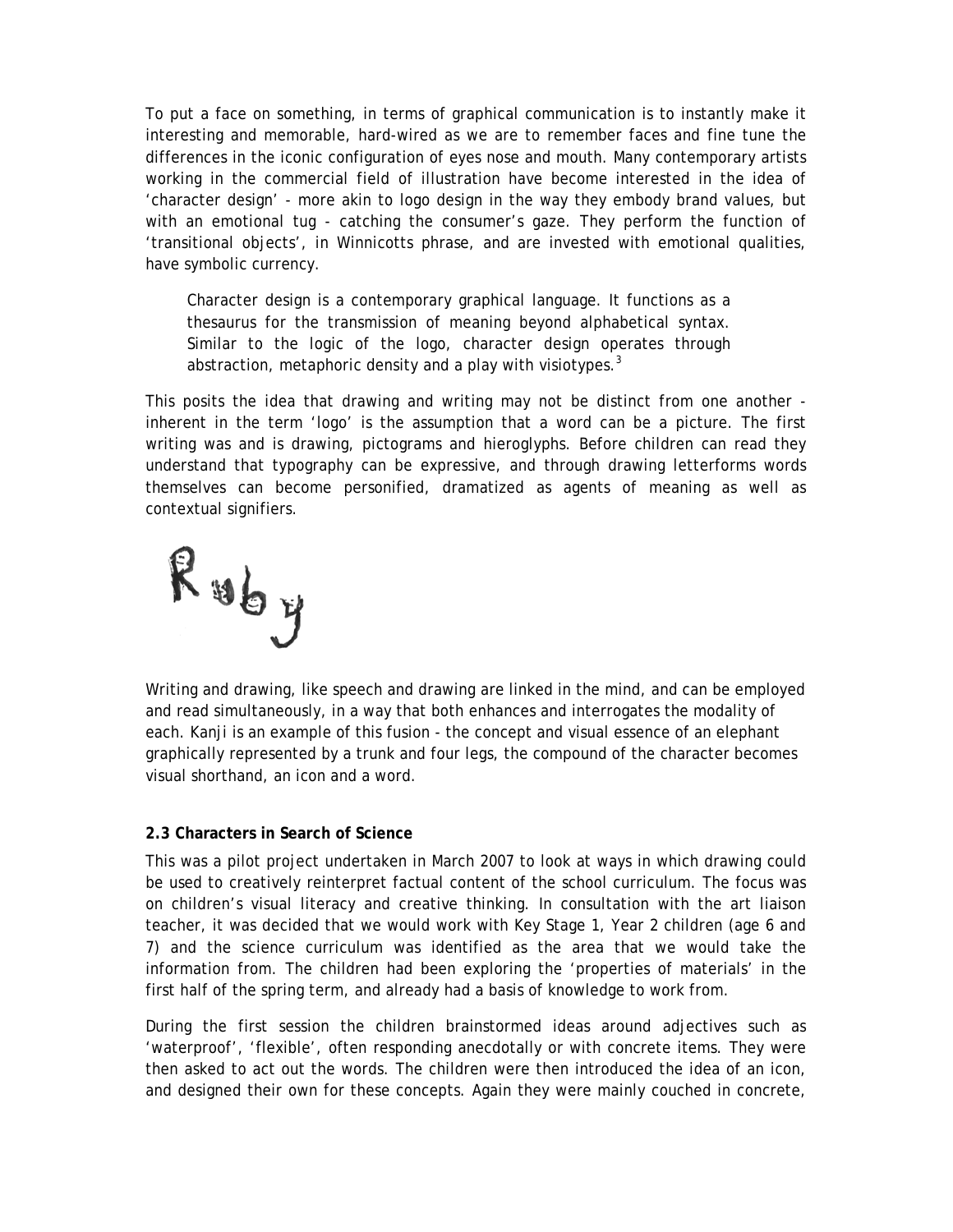metonymic terms although some children drew people acting out the concepts transferring the kinesthetic experience of the lesson into their drawing.



The children were then asked to design a character with special powers based on one of the materials they had learnt about. Memorable creations were Plastic Attacker, who could fly due to being light and having a propeller, Metal Man, who was magnetic and had various tools for cutting with, Diamond Man, the strongest man in the world, who had multicoloured lasers and whose only weakness was if a whale sat on him… Wood Elf, Mr Rainsun, Mole Crusher, Spike Guy, Marshmallow Man, Ice Lady, Superfire Guy, to name but a few. They had to think about what the characters 'powers' were but also if they had a weakness.

During the next session they were put into smaller groups and asked what would happen if their character met another. For instance ice lady met Mr Rainsun, Superfireguy met Marshmallow Man and Metal Man. The smaller the group the better it worked, the larger groups struggled with all the variables in the story. Personifying the characters allowed the children to be creative with the set of information they were interpreting. It also demonstrated the efficacy of creating narratives as a way of remembering and sharing information. When the children were asked to storyboard what happened when their character met another, the variables of water on metal, fire on water etc were 'played out' as allegory. We found that the children had no difficulty assuming that their characters existed in the same fictional 'world' perhaps because they appreciated that they were based around the same thematic 'field'. The children also showed that they had a strong sense of cause and effect, the grammar of storytelling and enjoyed establishing the 'rules' for the stories, in the way that they would negotiate a game in the playground. In fact we found that they continued to play 'in character' outside, acting 'in character' to demonstrate their powers to each other and creating cause and effect games all of which was reinforcing their knowledge of the 'properties' performing allegorical 'experiments' with what their knowledge.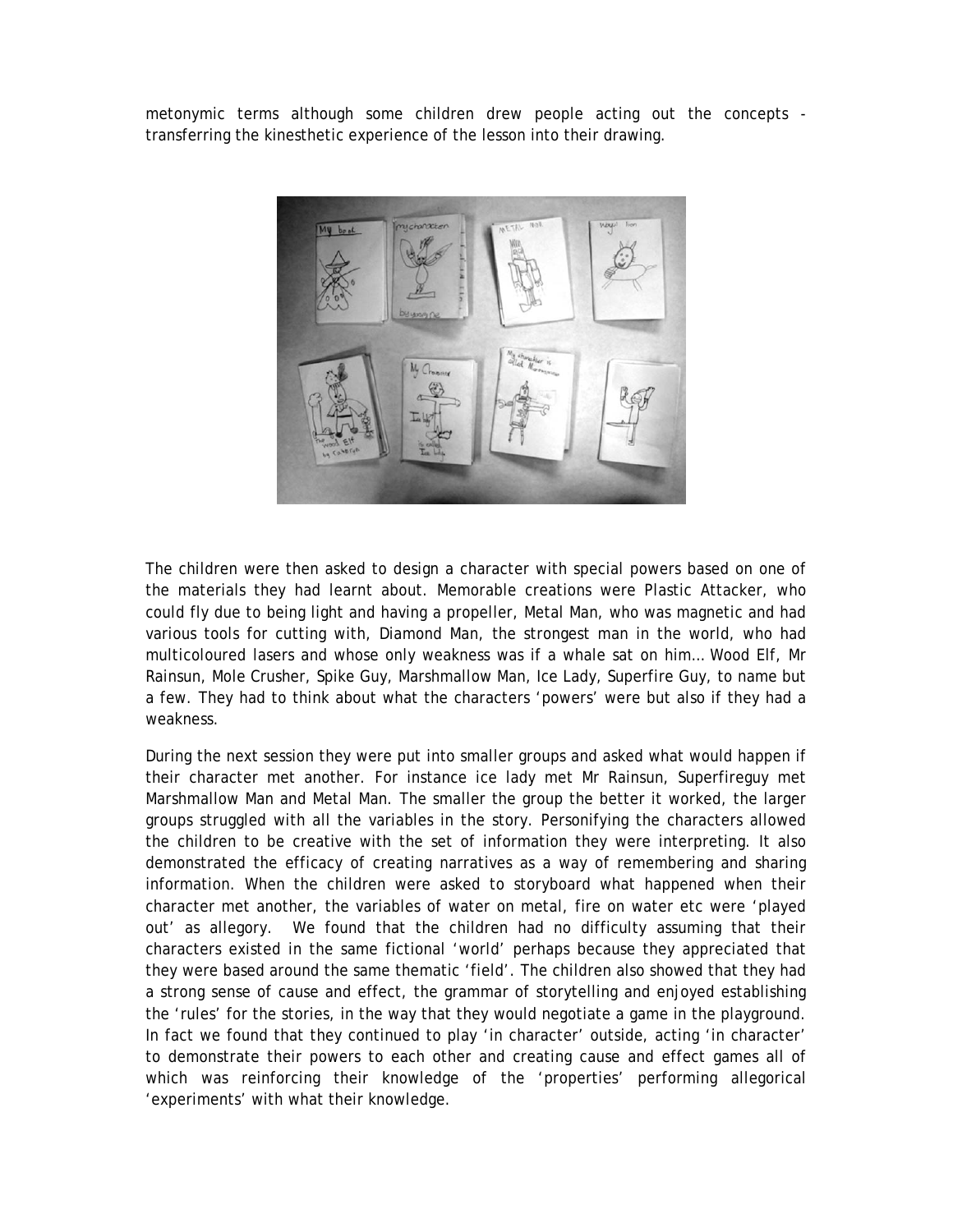They then made paper puppets of their character, using a variety of media, and were shown how to make a wire armature to allow the puppet to be manipulated. Animation students from NWSAD worked with the children to produce short animations using stop frame animation. The children grappled with the spatial relationships and mathematical and geometrical problems associated with making a working paper armature. These puppets were more 'finished' pieces of artwork than the working drawings had been. The children held on to their puppets at all times in the classroom, and played with them as if they were toys. When it came to assembling the animation, the children's sense of their 'story' was a little stale, and the practicalities of stop frame animation meant that the animations did not reflect the initial narrative. They did act as a focal objective, a valuable outcome to the process of designing and refining their ideas.

We found that the children easily understood the concept of an icon and could devise their own system of signs to represent ideas. These were metonymic in nature - for example an umbrella to represent 'waterproof'. The task was more complicated at the next stage, personifying the properties of a material such as metal or wood. When devising a character to represent the properties of their chosen material they had to incorporate more information, and also had the freedom to interpret their character's personality. The task required a synthesis of conceptual and imaginative thinking.

We found that the children were enthusiastic about each other's characters as well as their own, and would happily draw stories containing each other's characters and imagine different narrative scenarios taking into account the set parameters of each characters 'powers'.

Characters were used in stories that displayed an intelligent concern for others, and were used as ciphers for anxieties in their interpersonal relationships. Some pupils find writing problematic and drawing much easier as a way of telling the story. Using the booklet as a prop the child can fluently describe their ideas for their character's 'powers' and share his ideas with others.

#### **6. Conclusions**

Drawing that is not centered exclusively on representations of objects allows children to create information by developing a visual language particular to them, which can be used to share ideas and empathize with each other's point of view through play. Drawing shows itself to be a natural and investigative tool for defining information in many different ways.

Creating a character gave the children an emotional investment in their drawing, and through imaginative play they investigated 'becoming' the information, creating psychologically intense interpersonal narratives that were based around what they knew of their 'powers'. The 'symbolic substitutions' negotiated within a field of knowledge, in this case the 'properties of materials' a part of the ks1 science curriculum, allows the child a way to forge a personal understanding of, and perhaps emotional empathy with, the concepts in hand.

The concept is understood in terms the child has created, using the culturally transcendent elements of the human body. Borrowing characteristics from the popular